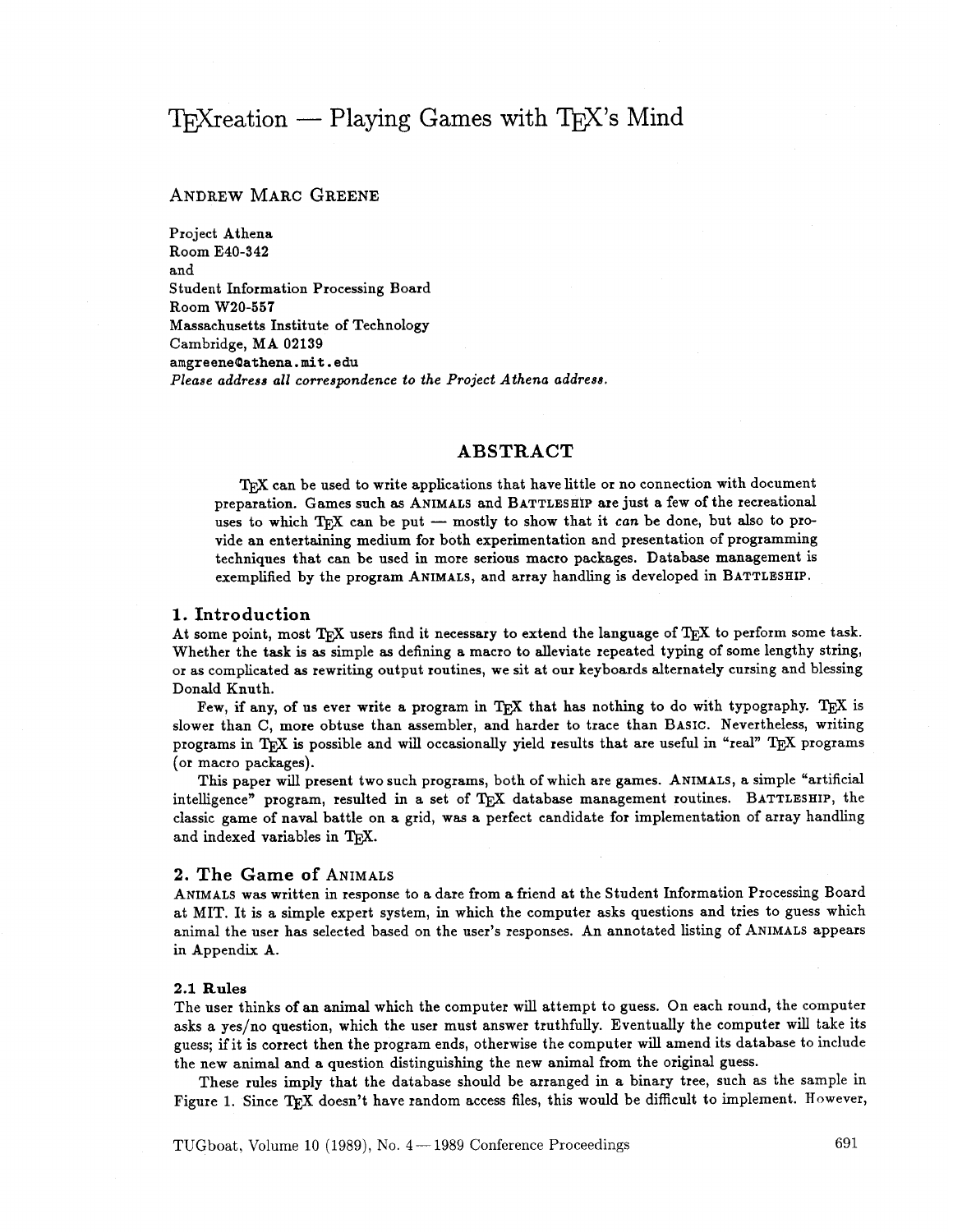

it should be noted that progress is always towards the bottom of the tree; therefore it is possible to simulate a random-access database whose records will always be read in a certain order using T<sub>E</sub>X's sequential fle operators \openin, \read, and \closein.

#### 2.2 **Database Routines**

For ANIMALS, three fields are required for each record: the question to ask, the record to go to for a "Yes" response, and the record to go to for a "No" response. These are stored in the data file as separate lines of text, with the record number prepended to each record. Thus, the data file for the sample tree in Figure 1 begins:<br>
1<br>
Pease in  $f^{1}$ sample tree in Figure 1 begins:

```
1<br>Does it fly?
2 
3
2 
Does it live on statues? 
4 
6
```
What is needed next is a routine to go to a specific record in the file, keyed by the record number. The  $\S$ can routine does just that, assuming that  $T_{\rm F}X$  is already aligned at the start of a record. Once TFX is at the correct record, the  $\Omega$ uery routine deals with extracting the data and selecting the next record.

This solves the problem of reading a quasi-random-access database. If the database needs to be modified, however, we run into difficulties. TEX allows a file to be open only for input or output, but not both. Furthermore, modifying a variable-length field within a file would be impossible, even if we could modify (rather than replace) an existing file.

The solution, of course, is to read in the original data from the beginning of the data file, copying each field to a temporary file. For ANIMALS, we find that one record needs to be replaced and two new ones added. Therefore, the record number is watched and, when the record to be replaced is reached, a modified version is output. Finally, the two additional records are output to the temporary file, which contains the revised database.

The process is now repeated in the other direction. The original file is replaced by a line-by-line copy of the temporary file. Since \openout overwrites the original file, this is an effective way to "modify" that original file.

Users of UNIX have another option to this way of modifying the data file, although it violates the spirit of this exercise. They can run, in the background, tail **-f** /tmp/shell. tex : /bin/csh and output editor commands to /tmp/shell. tex. This is cheating, however, since the goal is to write seemingly useless programs entirely in TFX.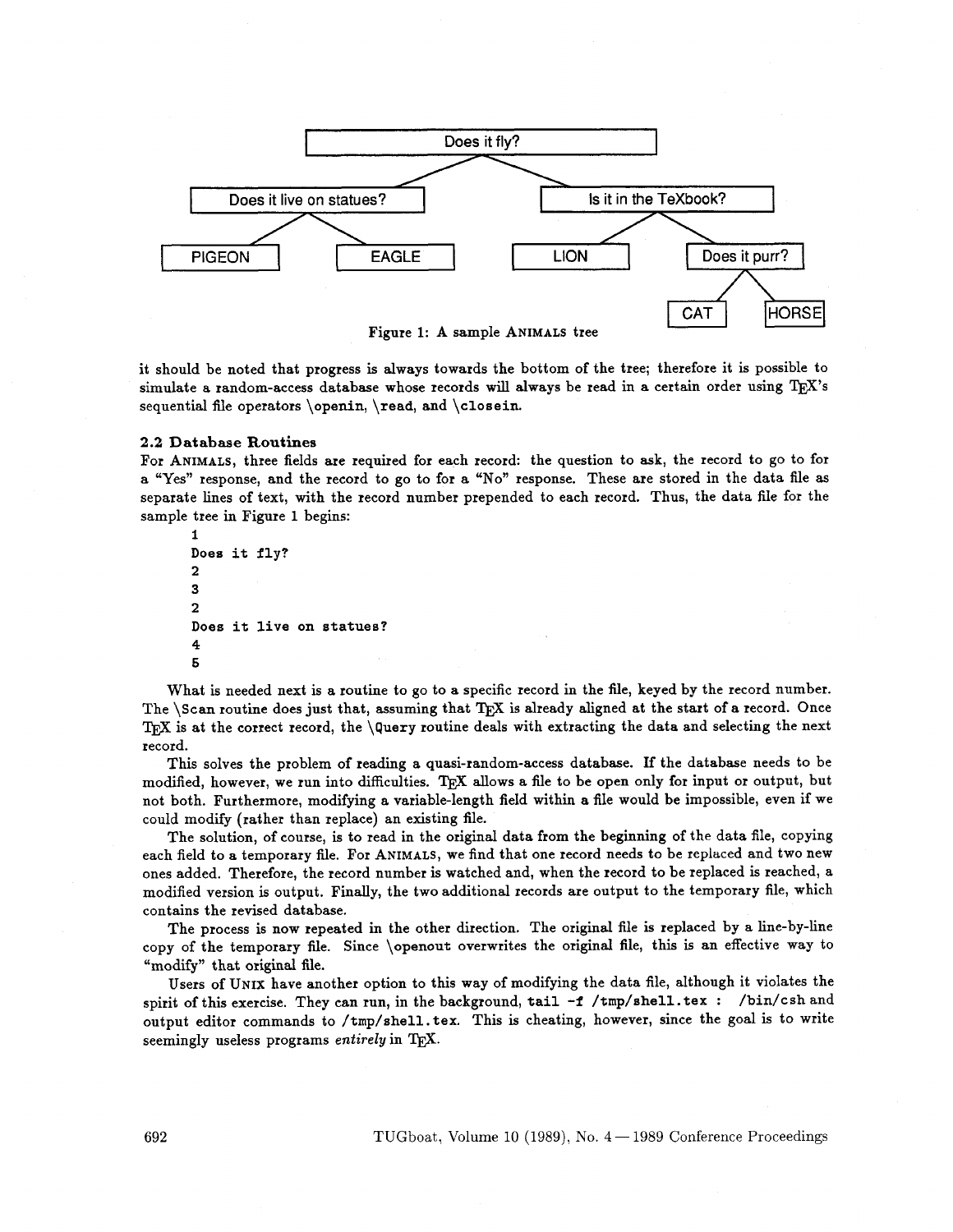

|   |   |  | E              | F              |                |                |   |                                     |
|---|---|--|----------------|----------------|----------------|----------------|---|-------------------------------------|
| 1 |   |  |                |                |                |                |   | N                                   |
| 2 | ۵ |  |                |                |                |                |   |                                     |
| 3 | B |  |                |                |                |                |   |                                     |
| 4 | B |  | $\overline{c}$ | $\overline{c}$ | $\overline{c}$ | $\overline{c}$ |   |                                     |
| 5 | B |  |                |                | D              | D              | D |                                     |
| 6 | B |  |                |                |                |                |   | a<br>Manazarta<br>Manazarta         |
| 7 |   |  |                |                |                |                |   | Į                                   |
| 8 |   |  |                |                |                |                |   | <b>Contract Contract</b>            |
| 9 |   |  |                |                |                |                |   | $\overline{\mathsf{s}}$ $\parallel$ |
| 0 |   |  |                |                |                |                |   | <b>Contract Contract</b><br>S       |

Figure 2a: A typical **BATTLESHIP** setup



# 2.3 **Other Database Applications in TEX**  -

Despite the intentions of the author to avoid presenting any useful (i.e., typographic) code in this paper, there is one program that ought to be mentioned.

1

The author is in charge of "CokeComm" at the Student Information Processing Board at MIT. CokeComm is a debit-based system in which members deposit money, Coca-Cola products are delivered in bulk, and members mark a space on a list whenever they take a can. This calls for a program that can maintain balances and print out new sheets, properly formatted.

The code for coke. tex, which appears in Appendix B, should be compared to the **ANIMALS** code. The comments in coke. tex are intended to illustrate how to splice the database routines into other programs.

#### **3. BATTLESHIP**

**BATTLESHIP** is the most well-known variation of a game **also** known **as** "Salvo" or "Naval Battle." The implementation described in this section is based on the Milton Bradley version. **BATTLESHIP** was written as an excuse to experiment with arrays and indexed variables in T<sub>F</sub>X.

#### 3.1 **Rules**

This version **is** simplified slightly by having fixed ship positions. The computer places four ships, each of a different length, **in** a ten-square grid. The ship designations and their lengths are "Carrier" (5 squares), UBattleshipn **(4),** "Destroyer" **(3),** and "Submarinen (2). The ships are aligned either vertically or horizontally, so that each takes up the appropriate number of adjacent grid spaces. A typical arrangement is shown in Figure 2a.

Once the ship positions have been entered, the second player begins. On each turn, the player selects typical arrangement is shown in Figure 2a.<br>
Once the ship positions have been entered, the second player begins. On each turn, the player selects<br>
a grid location at which to shoot. The computer responds with the result the damaged ship or the text "You missed." If all cells of a particular ship are damaged, the ship is considered sunk; when **all** ships in the fleet are sunk the game is over.

It is obvious that the naval grid is a two-dimensional array. Unfortunately, TFX does not support array variables. The command string \array refers to typesetting a collection of elements in rowcolumn format, surrounded by large delimiters. This is not what we want.

#### **3.2 The Wrong Way**

One's first impulse might be to implement arrays as nested boxes, as depicted in Figure 2b. An array variable might be declared with  $\newcommand{\mbox}{\mbox{argmin}}$  \newbox $\MyGrid$  and initialized appropriately. In the diagram, \box\~~~rid is thelarge, dark \vbox, inside of which are ten light grey \hboxes, inside each of which

TUGboat. Volume 10 (1989), No. 4 – 1989 Conference Proceedings 693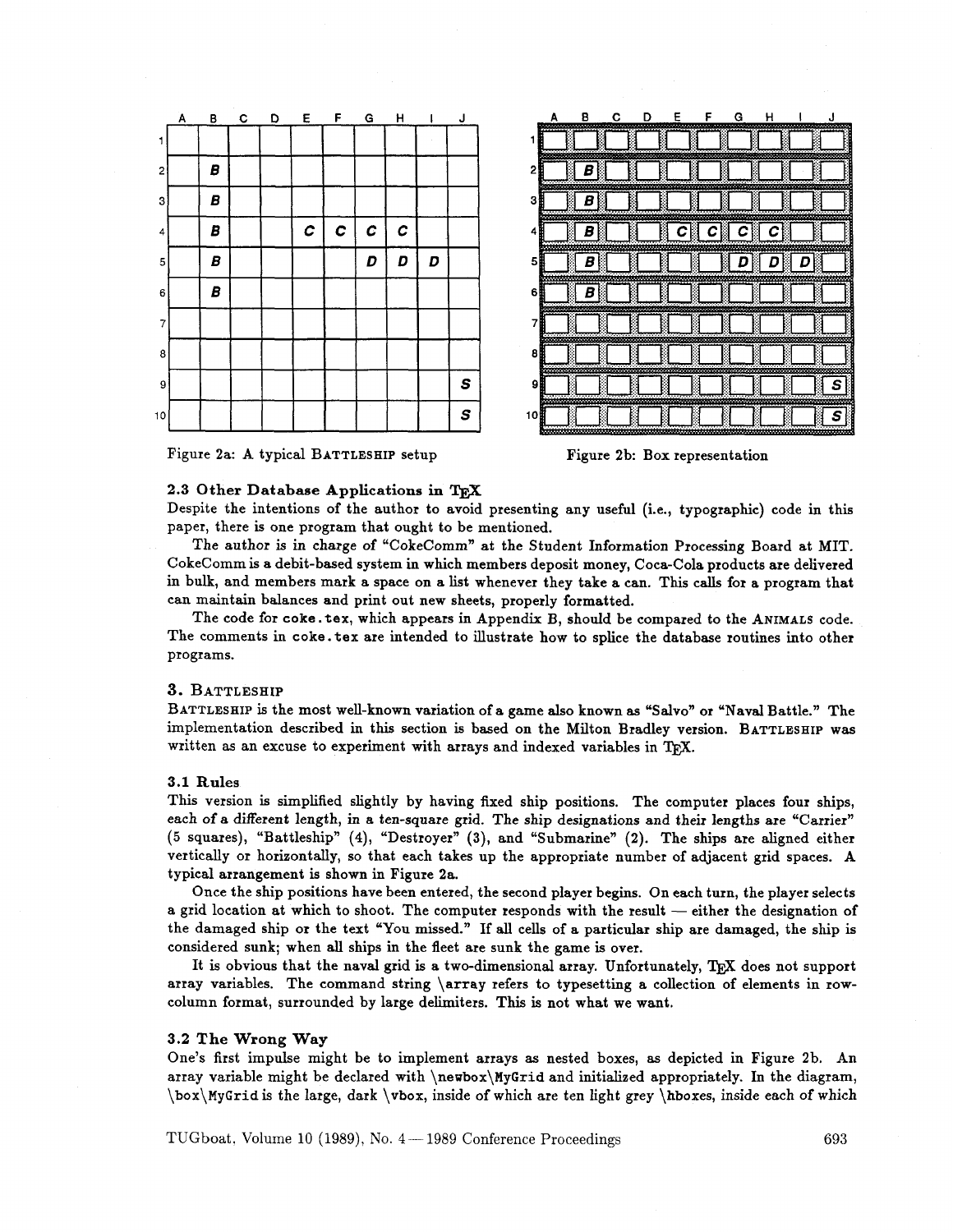are ten white \hboxes containing the array elements.

There are a number of disadvantages to this approach. An admittedly trivial objection might be that there are only 256 box registers, and some of those are reserved. Any programmer who needs more than 250 different arrays would have difficulties.

A more realistic objection arises when one considers how to extract element  $(i, j)$  from \MyGrid.  $\forall$ yGrid needs to be  $\uncopy$ 'ed; the first  $i-1$  boxes need to be thrown away. The next box needs to be copied into a scratch box register, which is then \unhcopy'ed. Again we throw away  $j-1$ boxes, saving the next box, and tossing out  $18 - i - j$  more boxes, before returning the saved value of  $\big\{\text{MyGrid}_{ij}.$ 

If that seems convoluted, consider how to modify the value stored in position  $(i, j)$ . The neglected subarrays from the last paragraph now need to be stored up and re-combined correctly. An English description of how this can be accomplished is left as an exercise to the masochistic reader.

#### **3.3** A **Better Way**

First, let's examine the simpler problem of a one-dimensional array. What is needed is a way to refer to a unique value pointed to by the two fields ArrayName and Index.

Fortunately, TEX has a pair of primitives ( $\cosh$  and  $\end{math}$  that allow us to do just that. Everything between the \csname and \endcsnarne is evaluated and formed into a control sequence. This control sequence can then be used like any other.

One needs to exercise caution in setting this up. If the Index is a \count, then it needs to be forcibly expanded into characters by using \the. If it's a constant (or a macro), however, using \the will cause a TEX error. The solution, of course, is to examine the category of the unexpanded Index and only use the  $\theta$  the if Index isn't already a constant.

In TFX code, that results in:

#### \def\elt#1#2{\csname #1.\if\relax #2\the\fi #2\endcsname}

The \if\relax **#2** handles the category testing by comparing \relax, a control sequence (which is considered to be \char256 and have \catcode=16), and #2, the Index. If these match, then Index is a control sequence and the \if should insert a \the to force expansion of **#2** to a constant. The period after the #1 serves to separate the ArrayName from the Index.

There are a number of advantages to this method. First, \csname allows digits to be part of the control sequence, which is normally not allowed. This protects the array elements from direct access.

Second, since TEX has to do minimal evaluation for any array reference, this method is the fastest for both reading and writing array elements.

Third, the contents of the array can be anything, and need not be the same between elements. One control sequence can be a macro, another can be a \count register, and yet another can be a  $\forall$  vbox.

Fourth, the hdex of the array can be any string, including alphabetics. Space is allocated only for the elements that are used, and arrays can be indexed on, for example, the last names of students in a class.

#### 3.4 **Using** \elt

Reading an array element is as simple as  $\ell_{MyGrid}{17}$ . Writing to an array element is a bit more tricky, since  $\def\{MyGrid}{MyGrid}{value}$  will result in redefining \elt to be MyGrid and typesetting the string 17value. Using \expandafter, we can have the \elt macro expanded into the control sequence that we want to define:

\expandafter\def\elt{MyGrid}{17}{value}

To save typing  $\exp\{t\}$  it is convenient to define  $\put$  as follows:

```
\def\put#1#2#3{%
\eder\LambdaIME{\ell+2}{#3}}\expandafter#1\AINAME}
```
 $\put$  is called with three arguments. The first is the version of  $\def$  to use (e.g.,  $\def$ ,  $\def$ \outer\def). The second and third are the ArrayName and Index, respectively. \put first finds the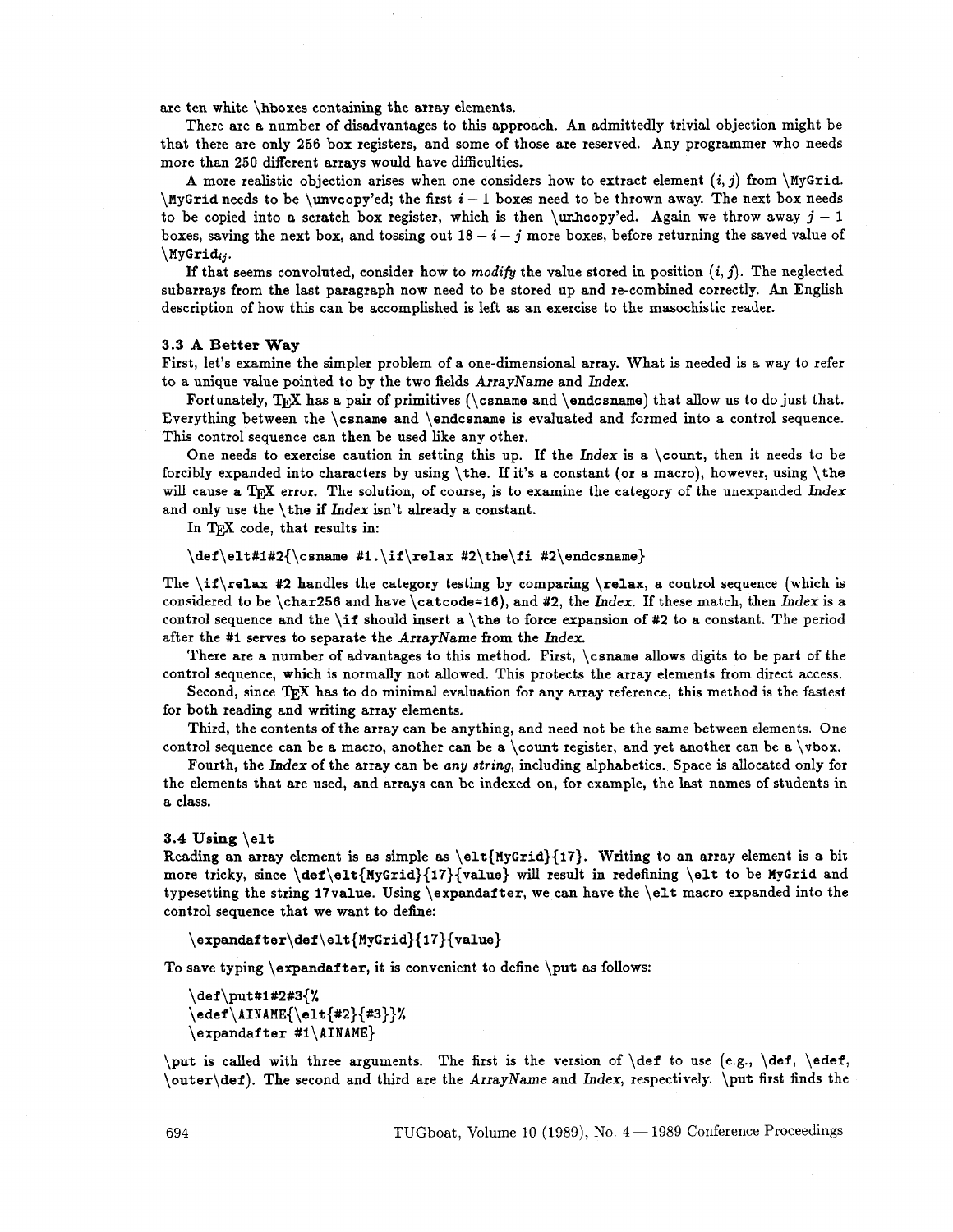Array-Index Name and stores it in \AINAME. It then constructs the correct version of the \expandafter technique, causing the token after the third argument to be taken as the value.

This will be problematic once an element has already been assigned a value, since the \edef will expand the desired element **all** the way to that value. Therefore, we need to copy over the definition of \elt into the definition of \put, which also saves us the effort of using \AINAME:

```
\det \put(0, 0)
```
\expandafter #1\csname #2.\if\relax #3\the\fi #3\endcsname}

#### 3.5 Two-Dimensional Arrays **and** the Naval Battle

It is not difficult to modify this code to use two index variables and act as a two-dimensional array, which is what the BATTLESHIP program, whose listing is in Appendix C, does. The program starts off by defining \put and its counterpart,  $\get$  (which is a better name than  $\elt$ now that we are not putting a call to  $\ell$ t in  $\put$ . It then initializes the ten-square grid to all "Z" (for zero). This version does not feature random ship placement, so the four ships are hard-coded in the next section.

The macro \damage will record damage to the ship whose counter is passed; it then uses \string to use the name of the counter **as** the name of the ship in the message.

The main loop follows. One of its distinguishing features is the use of **-^C** to prevent the user from confusing TEX by inputting something other than a coordinate in the form  $\langle\text{letter}\rangle\langle\text{digit}\rangle$ , with  $\langle$  letter> in the range A to J and  $\langle$  digit> any digit from 0 to 9. Another useful point is that \csname will make an unknown control sequence expand to \relax, which is how BATTLESHIP checks for invalid coordinates.

#### 3.6 Potential Applications

There are a number of uses for array variables in TpX. The most significant of these is a combination of an array of records with the database routines discussed in Section **2.** A fde could be read into an array, manipulated **as** a truly random-access database, and then written out (over the original file) at the end of the session. Code to do this, **as** well as all the code in the appendices, is available for anonymous FTP from **18.72.1.4** (gevalt .mit .edu).

#### 4. **Conclusion**

There are other games that offer interesting challenges to the TFX programmer. For example, a full implementation of BATTLESHIP, not to mention any card game, would require a fairly good pseudorandom number generator, using  $T_F X$ 's simple integer arithmetic facilities.

Why program games, or any non-typographical code, in  $T_F X$ ? First, as can be seen from the COKECOMM application, routines written for games can find use in "real" TFX programs. Second, one is more likely to experiment if the end result is actually fun. Third, the results are more interesting to other people, who can learn from one's experiment, as this paper testifies.

And, besides, it's nice to have something to show people who still use Scribe.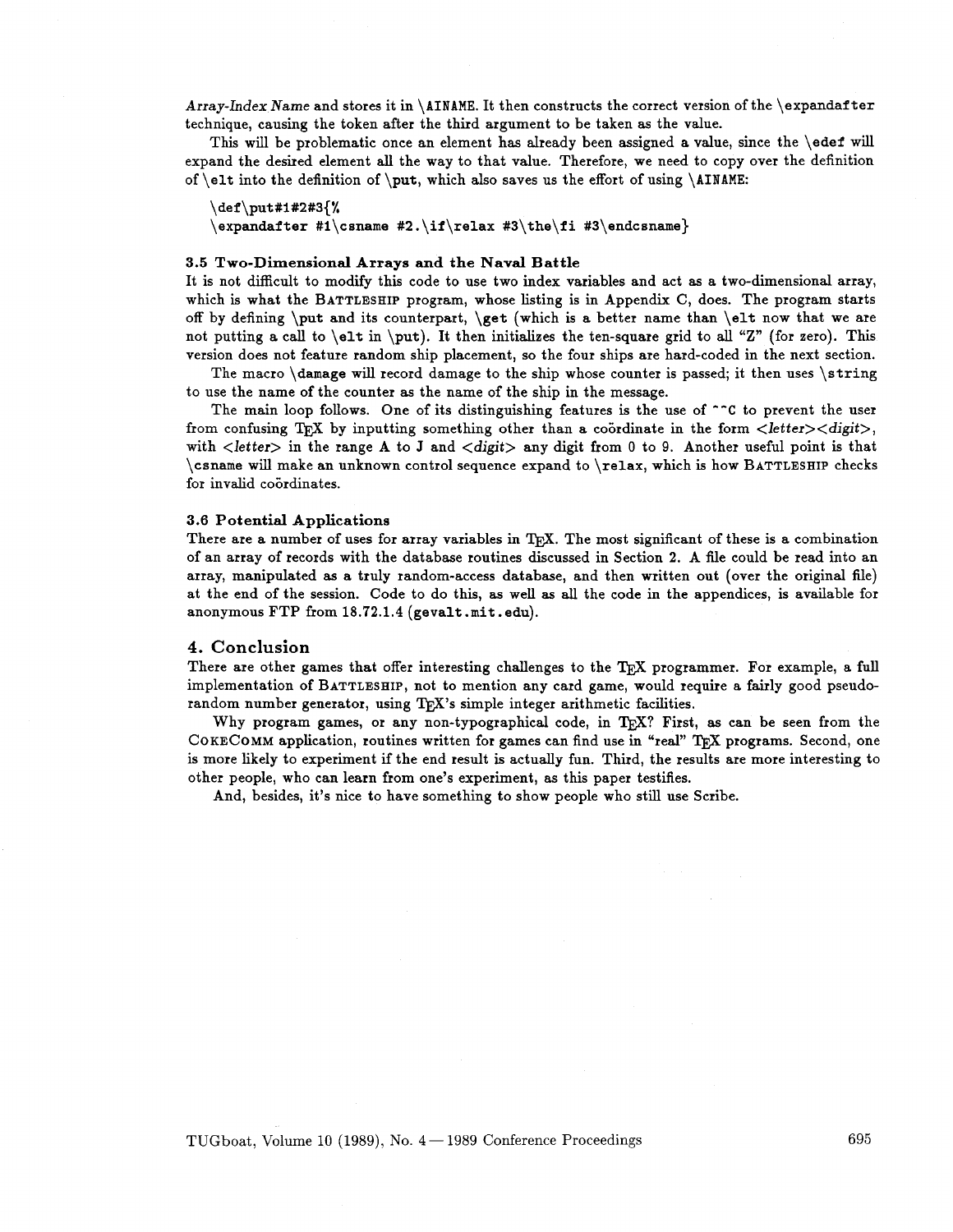# **Appendix A: ANIMALS**

1 % ----------------------------begin: animals.tex-------------------------% Animals (in TeX, no less! ! !) % % This is the program that uses a binary tree of questions to % guess the type of animal of which the user is thinking. % % Andrew Marc Greene % **<amgreene(Dathena.mit.edu>**  % Student Information Processing Board, MIT **lo** % March-April **1988**  % % Cleaned up April **1989**  % 14 % Moral support (i.e., "You can't do that! Show us!") % provided by the Student Information Processing Board % of MIT. % % Instructions on running this program: % % tex animals % % **Think** of an animal. The program will try to guess your animal. % % YOU will be asked a whole bunch of yes/no questions. This is a % Spartan implementation, so answer with a capital Y or **W.** When % the program finishes going through its tree, it will either have % guessed your animal or it will ask you to enter a question that % it can ask to differentiate between your animal and its guess. % It will then ask you which one is 'yes. ' % % Here's where I declare all my variables, etc. % 33 % "curcode" is the current index into the data file. 34 % "temp" is a temporary holding variable. 35 % "lc" is a loop counter % "ifamg" is a general-purpose flag. amg are my initials. 37 % "ifreploop" controls loop repetitions. % "ifmainlooprep" controls repetitions of the main loop. % "inp" is the input file. 40 % "outp" is the output file. 41 %  $"$ amgY" and  $"$ amgN" are character constants. Why I did it this way I<br>42 % don't remember. don't remember. % 44 \newcount\curcode\curcode=i\newcount\temp\temp=0\newcount\lc **\newif\ifamg\newif\ifp\newif\ifreploop\newif\ifmaidrep \newread\inp\newwrite\outp\def\foofi**  \def \amgY(Y)\def \amgN<N> % % The data file consists of records stored in the following format: % % Record Number <newline> % Question <newline>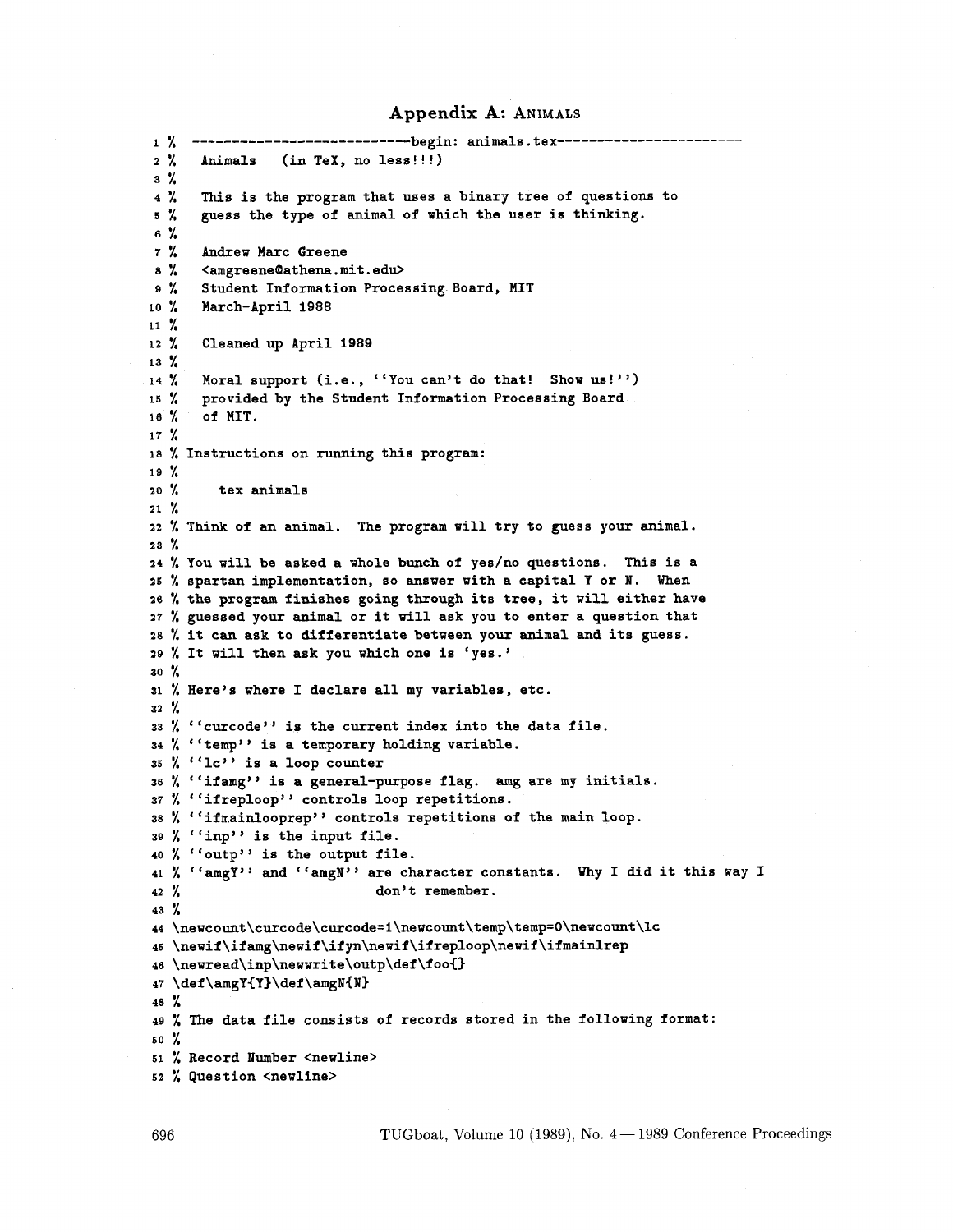```
/, If-Yes-Goto-Record lumber <newline> 
f, If-No-Goto-Record lumber <newline> 
% 
% The following routine scans the data file until it reaches the 
% record requested in \curcode 
58 \frac{9}{4}\def \Scan( 
{\loop 
\global\read\inp to \thisrecnum 
   \ifnum\thisrecnum=\curcode\amgfalse\else\amgtrue\fi
62
\if amg 
     \read\inp to \foo % Discard unwanted record 
64
     \read\inp to \foo 
65
     \read\inp to \foo 
66
\repeat33 
% 
% The following routine displays the question and waits for a Y or N 
% answer 
% 
\def \query( 
<\read\inp to \question 
\immediate\writei6<) 
\message~\question3 
\GetYN 
\if yn 
    \read\inp to \foo\global\curcode=\foo\read\inp to \foo 
78
\else 
    \read\inp to \foo\read\inp to \foo\global\curcode=\foo 
80
\overline{\phantom{a}31} \overline{\phantom{a}11}33 
83 Y
% The following routines deal with the user's input 
% \vread (verbatim read) ignores <newline>s and makes <space>s normal 
% \GetYN gets input and repeats until it gets a Y or N response. 
% 
88 \def\vread#1{\catcode'\^^M=9\catcode'\ =12\global\read-1 to #1}
\def \GetYN( 
<\loop 
\vread(\bar> 
\def\baz(\bar3 
\reploopfalse 
\if \amgY\baz\global\yntrue\else 
\if\amgN\baz\global\ynfalse\else\replooptrue\fi\fi 
\ifreploop 
\immediate\writel6(Hey, you! Answer Y or N, please.) 
\message(Please enter Y or N -->> 
\repeat 
100 }}
101 %
102 % The following routine is called if the ''Goto-Record'' is -1,
% meaning that the program didn't guess correctly and is clueless. 
% It gets the new animal and the differentiating question, and 
% modifies the data file. Actually, it makes a modified copy of 
% the file, then copies the temporary new one over the old outdated
```
TUGboat, Volume 10 (1989), No.  $4-1989$  Conference Proceedings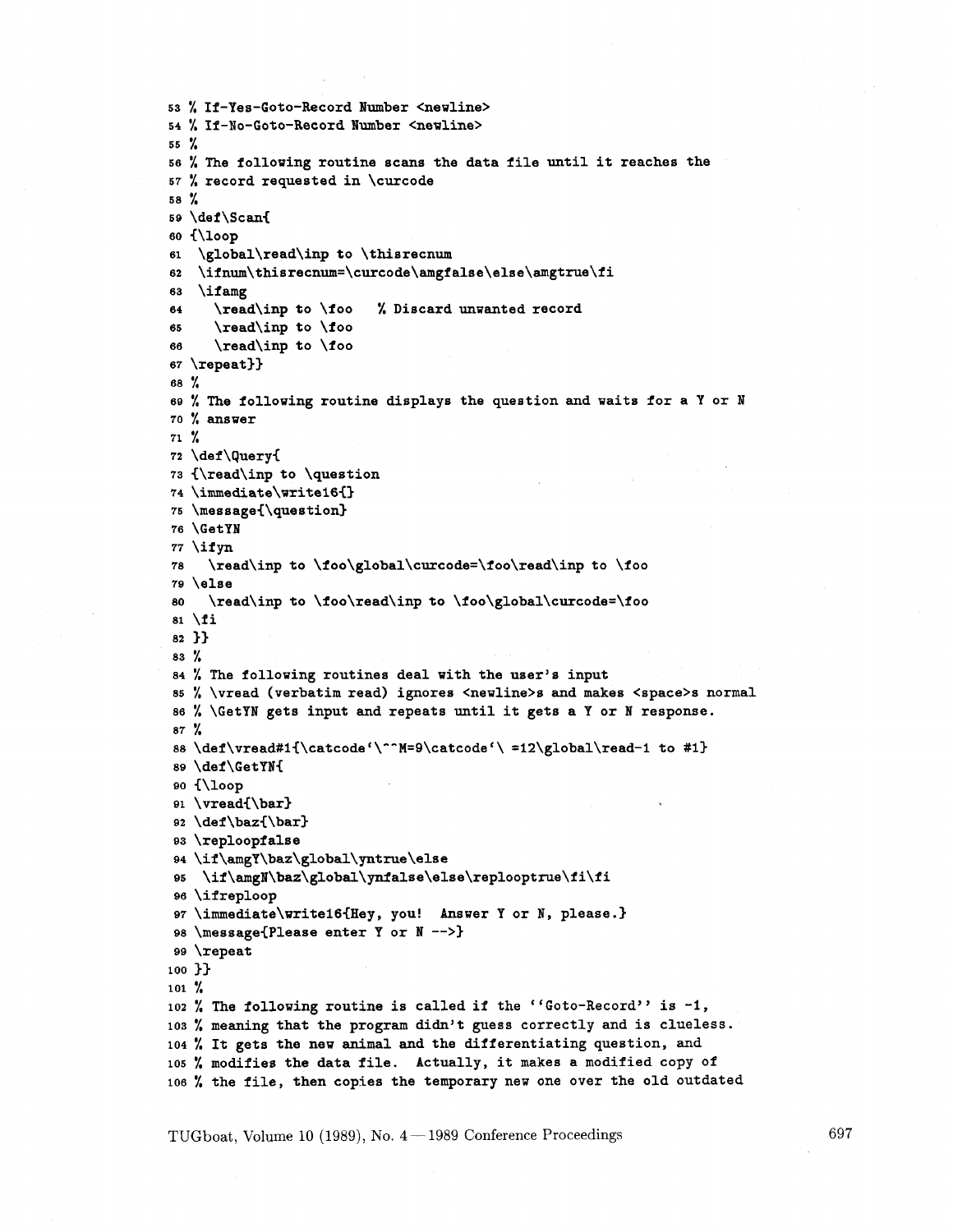```
107 % one. 
108 % 
109 \def\NewAnimal{
110 \immediate\writel6<Well, I'm stumped. What animal did you have in mind?) 
111 \vread(\usersanimal) 
112 \immediate\writel6(OK. What question would let me tell the difference?) 
113 \v{l}114\immediate\writeI6(Is the answer to that question Yes or No if I ask about) 
115 \message(\usersanimal?> 
116 \curcode=-I 
117 \GetYN 
118 \Scan 
110 \read\inp to \lastcode\lc=\lastcode 
120 \closein\inp 
121 % 
122 % Open up the files. These names are system-dependent. *FLAG* 
123 % 
124 \openin\inp=/mit/amgreene/TeXhax/animals.dat 
12s \immediate\openout\outp=/tmp/animals-new . dat 
126 % 
127 7, Read through the inp file, copying all records that don't need to 
128 % be changed, outputting modified versions of the changed ones (and 
129 % discarding the old), and appending the new records.
130 % 
131 (\loop 
132 \read\inp to \foo 
133 \amgtrue 
134 \ifnum\f oo=\temp\amgfalse\fi 
135 \ifnum\foo=-1=\amgfalse\fi
136 \ifamg\immediate\write\outp{\foo}
137 \read\inp to \foo\immediate\write\outp{\foo}
138 \read\inp to \foo\immediate\write\outp{\foo}
139 \read\inp to \foo\immediate\write\outp{\foo}
140 \amgtrue
141 \else\ifnum\foo=\temp 
142 \immediate\write\outp{\foo}
143 \imediate\write\outpi\userquery) 
144 \immediate\write\o~tp(\number\lc) 
145 \global\advance\lc by 1
146 \immediate\write\outp(\number\lc) 
147 \read\inp to \animal\read\inp to \foo\read\inp to \foo 
148 \amgtrue
149 \else
150 \lc=\lastcode 
151 \ifyn\WriteUsers\WriteAnimal 
152 \else\WriteAnimal\WriteUsers 
153 \amgfalse\f i 
154 \fi\fi 
155 \ifamg 
156 \text{repeat}157 \immediate\write\outp(-1) 
158 \immediate\write\outp(\number\lc) 
15s \closeout\outp 
160 \closein\inp
```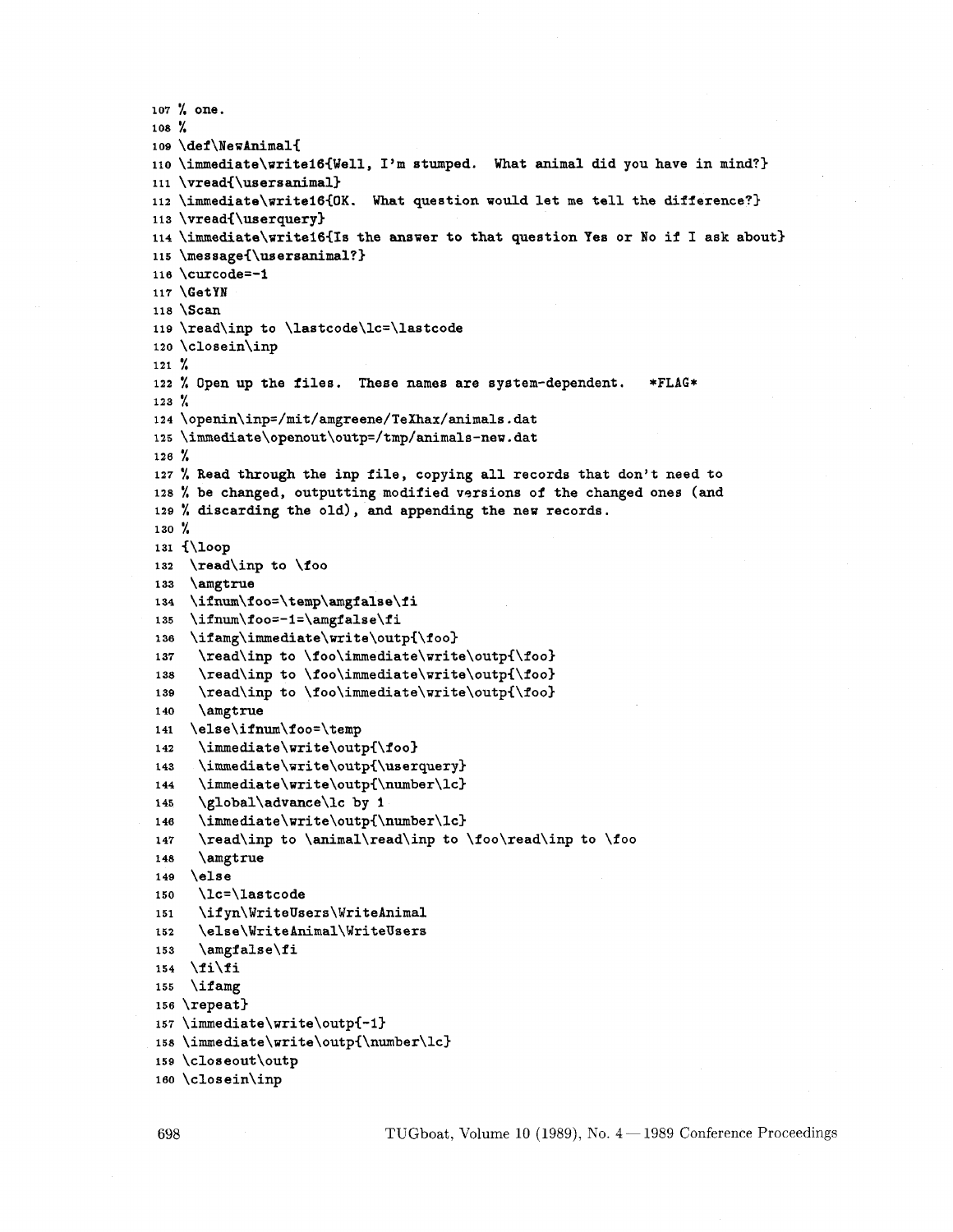```
161 % 
162 % low copy the temporary file over the original one 
163 % 
164 % These filenames are also system-dependent. *FLAG* 
165 % 
166\openin\inp=/tmp/animals-new . dat 
167 \immediate\openout\outp=/mit/amgreene/TeXhax/animals.dat
168 (\loop 
169 \read\inp to \foo 
170 \immediate\write\outp{\foo}
171 \amgtrue 
172 \ifeof\inp\amgfalse\fi
173 \ifamg 
174 \repeat) 
175 3 
176 % 
177 % This routine is called by NewAnimal and writes the record for 
178 % the user's new animal 
179 % 
180 \def\WriteUsers( 
181 \immediate\write\outp{\number\lc}
182 \immediate\write\o~tpCIs it \usersanimal?) 
183 \imath \immediate \write \outp{0}
184 \immediate\write\outp<-1) 
183\lmmediate\write\outp\or<br>184\immediate\write\outp{-1}<br>185\global\advance\lc by 1}
186 % 
187 % This one writes the modified old animal 
188 % 
189 \def \WriteAnimal( 
190 \immediate\write\outp{\number\lc}
191 \immediate\write\outp(\animal) 
192 \immediate\write\outpCO) 
193 \immediate\write\outp{-1}
194 \global\advance\lc by 1) 
195 \~penin\inp=/mit/amgreene/TeXhax/animals.dat % *FLAG* 
196 % 
197 % NOW we get into the main routine. 
is8 % It simply repeats the scan-query loop until it gets a 0 (right answer) 
199 % or a -1 (wrong answer, I'm stumped), and calls the appropriate routine. 
200 % 
201 \loop 
202 \temp=\curcode 
203 \Scan\query 
204 \mainlreptrue
205 \ifnum\curcode=O 
206 \immediate\writel6(Thank you for using Animals. I'm glad I got it right.} 
207 \mainlrepfalse
208 \else 
20s \ifnum\curcode=-l\~ewAnimal\mainlrepfalse\fi 
210 \foralli
211 \if mainlrep 
212 \repeat 
213 % 
214 % Ah, the joys of a job well-done. We can now exit to the system, knowing
```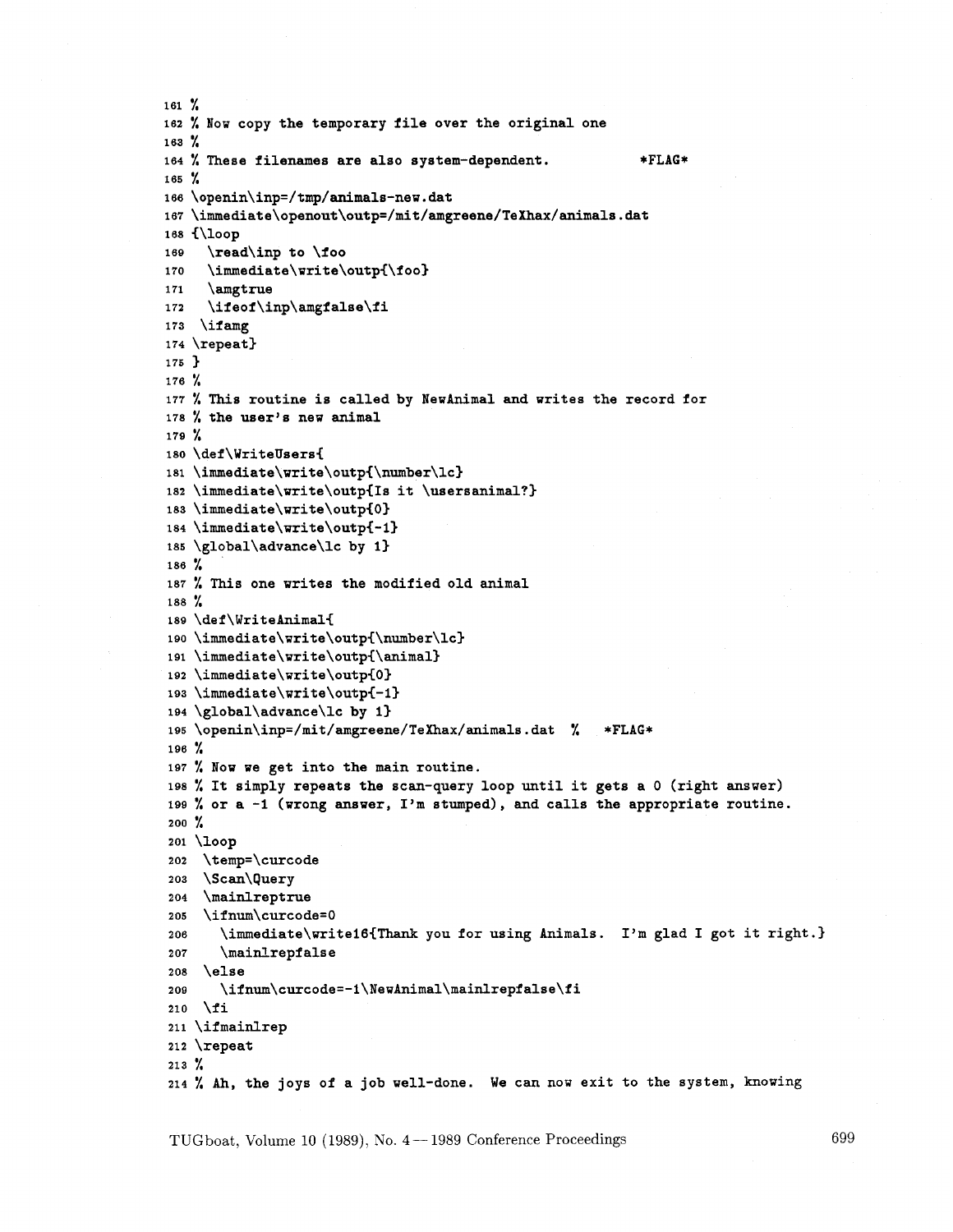|           | 215 % that the world is a slightly better place for our efforts.           |  |  |  |  |  |  |
|-----------|----------------------------------------------------------------------------|--|--|--|--|--|--|
| $216 \%$  |                                                                            |  |  |  |  |  |  |
|           | 217 % The following line of code, probably the most profound in the entire |  |  |  |  |  |  |
|           | 218 % program, sums up this philosophy of life in four characters. The     |  |  |  |  |  |  |
|           | 219 % Puritan work ethic is embodied in this amazingly meaning-laden       |  |  |  |  |  |  |
|           | 220 % command designed by Donald Knuth.                                    |  |  |  |  |  |  |
| $221 \%$  |                                                                            |  |  |  |  |  |  |
| $222$ bye |                                                                            |  |  |  |  |  |  |
|           | 223 ------------------------end: animals.tex------------                   |  |  |  |  |  |  |

# **Appendix B: CokeComm**

```
1......................... begin: coke.tex--------------------------- 
2 % 
3 % CokeComm program for SIPB 
4 % 
5 % Andrew Marc Greene 
6 % <amgreene(Dathena.mit.edu> 
7 % Student Information Processing Board, MIT 
 s % March 1989 
9 % 
lo \newif\ifamg 
11 % 
12 % Macros for typesetting each person's entry on the list 
13 % 
14 \def\person#1#2#3#4{% Name, username, cans, paid 
15 \v~ox{% 
16 \hbox{%
17 \hbox to i.5in{\strut#l\hfill)\hbox to .5in{\hfill#3\quad)% 
18 \hbox to .7in~\hfill\$#4\quad)\bubbles)% 
19 \hbox{\hbox to 2.7in{\strut\tt #2\hfill}\bubbles}}\hrule}
20 % 
21 % 
22 \newbox\fivebubbles 
23 \setbox\fivebubbles=\hbox{$\cal{O}\cal{O}\cal{O}\cal{O}\cal{O}\cal{O}\ $}
24 \def\five{\copy\fivebubbles}
25 \newbox\bubblebox 
26 \setbox\bubblebox=\hbox{\five\five\five\five\five\qquad\five\five\five) 
27 \def\bubbles{\copy\bubblebox) 
28 % 
ZQ \hsize=8in\hoffset=-.75in 
30 % 
31 \font\title=cmbxiO at 17.2667pt 
32 \font\coltit=cmbxl2 
33 % 
34 \headline={\hfil) 
35 {\centerline{\title CokeComm Sheet3 
36 \bigskip{) 
37 \vbox(\hbox{
```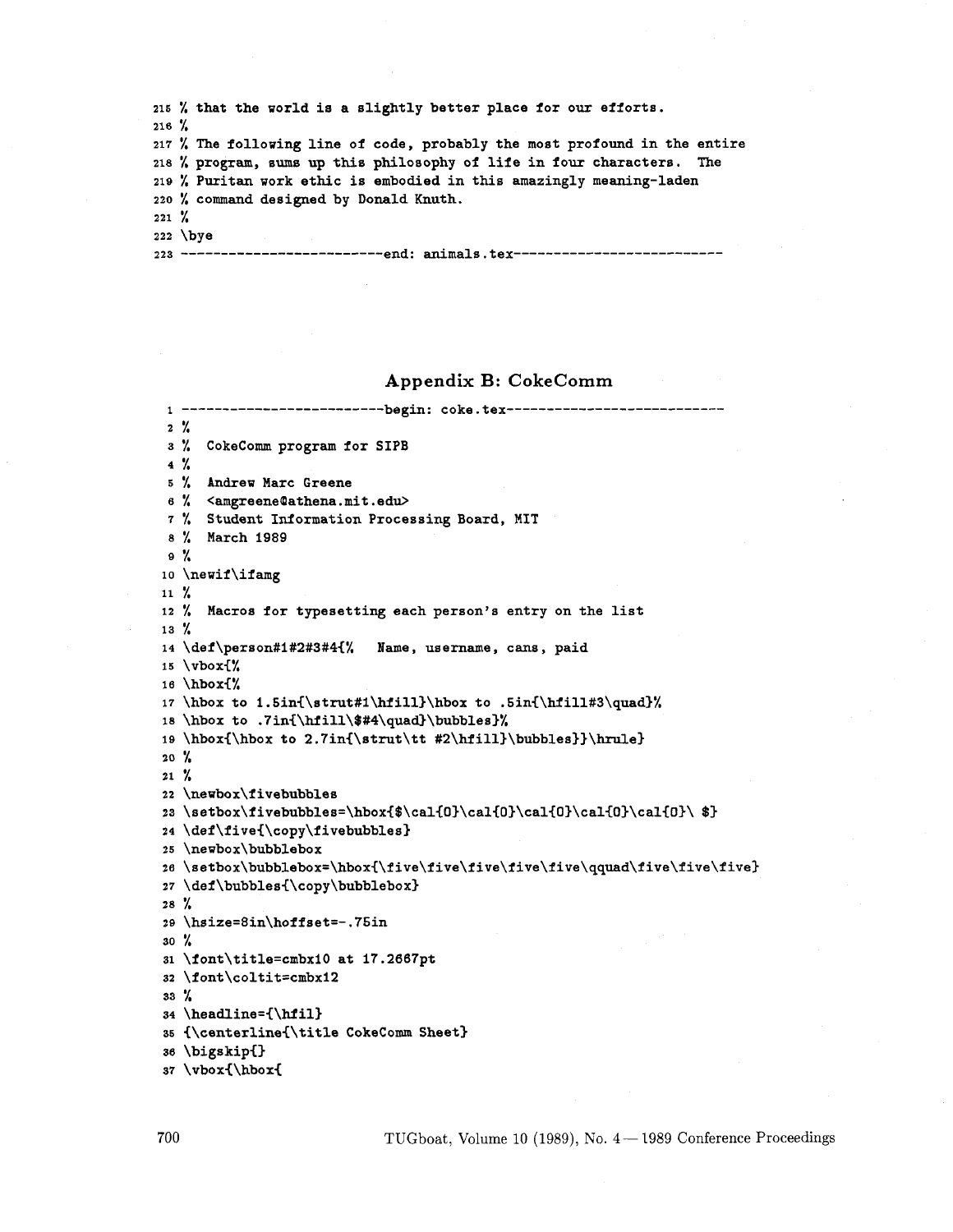```
38 \strut\hbox to 1.5in(\coltit ~ame\hfill)\hbox to .5in(\coltit cans\Mill>% 
39 \hbox to .7in{\coltit Balance\hfill}\hbox to \wd\bubblebox{\coltit
40 Soda\hfill {\sl --Fill in circle--)\Mill Juice)>\hrule)) 
41 \f ootline=C\hfil) 
42 % 
43 \def\flush{\immediate\closeout3\closein2}
44 % 
45 % Here's an old friend... (from Animals)
46 % 
47\def \vread#1#2{\catcode '\--M=S\catcode '\ =12\global\read#l to #23 
48 % 
49 % 
50% ---- END PREAMBLE ---- 
51 % 
52 % Last changed 20-Mar-89 
53 % 
54 \def\NextRecord( 
55 \vread{2)(\pname) 
56 \vread(2){\obalance) 
57 \vread{2}{\ocans}
583 
59 % 
60 \immediate\openout3=coke.dat 
61 \immediate\openin2=oldcoke. dat 
62 \newcount\balance\newcount\cans\newcount\numb\newcount\dollars\newcount\rcount
63 \loop 
64 \immediate\writel6<---------------- ~~~t person----------------- 3 
6s \ifeof2\amgfalse\else\amgtrue\fi 
66 \ifamg 
67 \NextRecord 
68 \balance=\obalance 
69 \cans=\ocans
70 \immediate\writel6(\pname (\uname)3 
71\message(Total Deposits :) 
72 \vread(-l)(\adddep) 
73 \advance\balance by\adddep 
74 \message(Enter sodas: 3 
75 \vread(-l>(\sodas) 
76 \advance\cans by \sodas 
77 \numb=\sodas 
78 \multiply\numb by 35 
79 \advance\balance by -\numb 
80 \message(Enter juices: 3 
81 \vread(-I)(\ juices) 
82 \advance\cans by \juices 
83 \numb=\juices 
84 \multiply\numb by 45 
85 \advance\balance by -\numb 
86 \edef \nbalance(\the\balance) 
87 \dollars=\balance 
88 \divide\dollars by100 
89 \multiply\dollars by100 
90 \numb=\balance 
91 \advance\numb by-\dollars
```
TUGboat, Volume 10 (1989), No.  $4-1989$  Conference Proceedings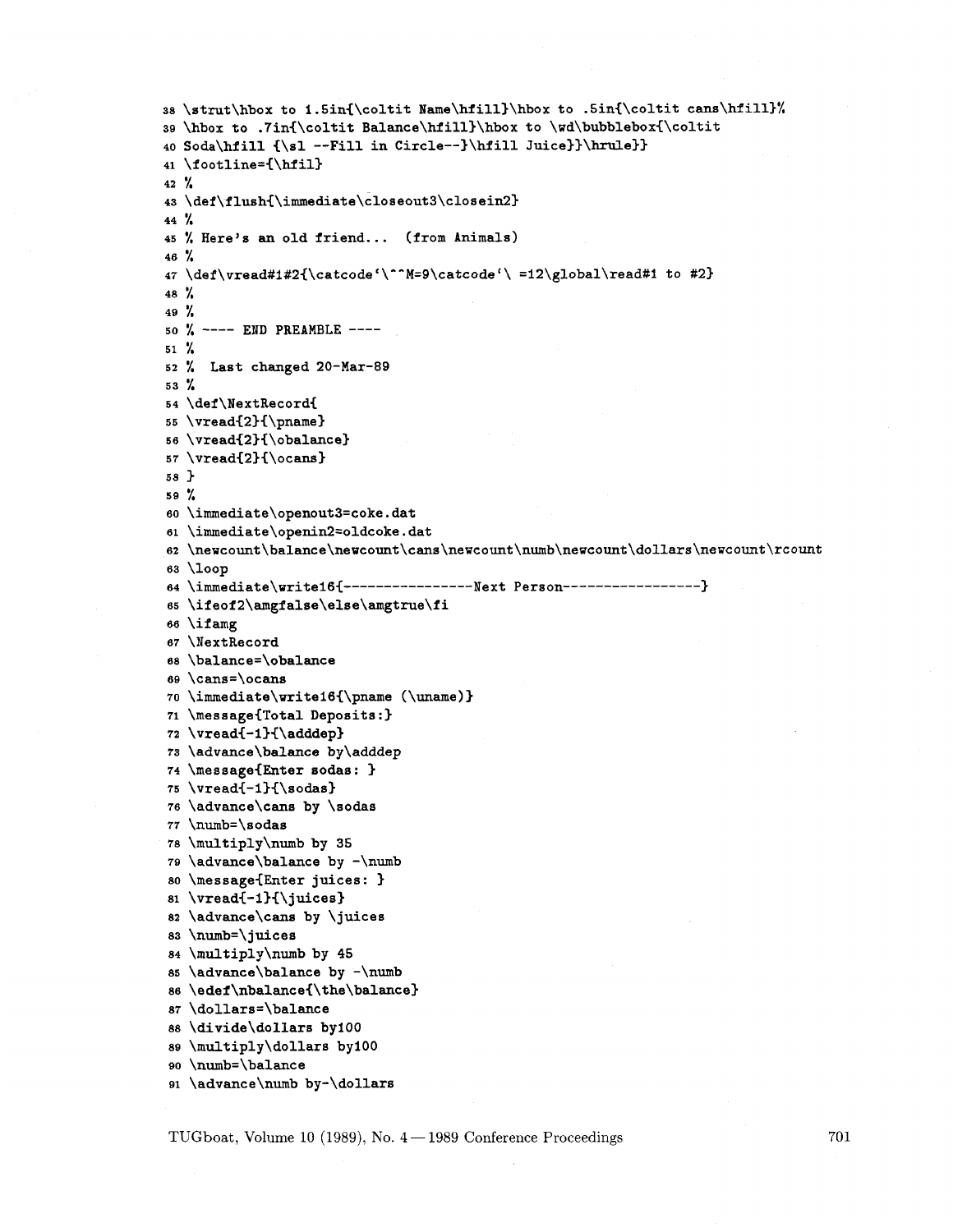```
92 \divide\dollars by100
93 \det\sep\{.\}94 \ifnum\numb<0 \multiply\numb by -1
95 \text{ }else
96 \ifnum\numb<10 \def\sep{.0}\fi
97 \overline{1}98 \def\bal{\the\dollars\sep\the\numb}
99 \edef\ncans{\the\cans}
100 \immediate\write3{\pname}
101 \immediate\write3{\uname}
102 \immediate\write3{\nbalance}
103 \immediate\write3{\ncans}
104 \immediate\write16{\pname : \uname : \ncans : \nbalance}
105 \person{\pname}{\uname}{\ncans}{\bal}\penalty-100
106 \repeat
107 \immediate\closeout3
108 \bye
109 ------------------------end: coke.tex----------------------------
```
**Appendix C: BATTLESHIP** 

```
1 -------------------------begin: battle.tex-------------------------
2 % Battleship in TeX 
3 % 
4 % Andrew Marc Greene 
5 % MIT Project Athena 
6 % and 
7 % Student Information Processing Board 
8% Version 1.0 April 1989 
9 % 
10% Battleship is a registered trademark of the Milton Bradley Corp. 
11 % 
12%'ttttL%%%%%%%%%'ttttL%%%'ftrL%YL%%%%%%%%'tttLYL%%YtL%%%YL%'tLftL%%'tL%%%'ttttL 
13\%14\%Array-handling code (modified to handle two-dimensional arrays) 
15 %
16\%\{\text{put}\}takes four arguments: 
17 \%the variant on \def 
18 \%the array name 
               the two index values 
19 \%20 \frac{1}{2}21 \def\put#1#2#3#4{\expandafter #1% \def -- but first find the AINAME
22 \csname #2% begin the \csname and use the arrayname 
23 .\if \relax #3\the\f i #3. % first index 
24 \if\relax #4\the\fi #4\endcsname 3% second index and end the \csname 
25 % 
26 % 
27 % \get takes three arguments: 
28 % the array name
```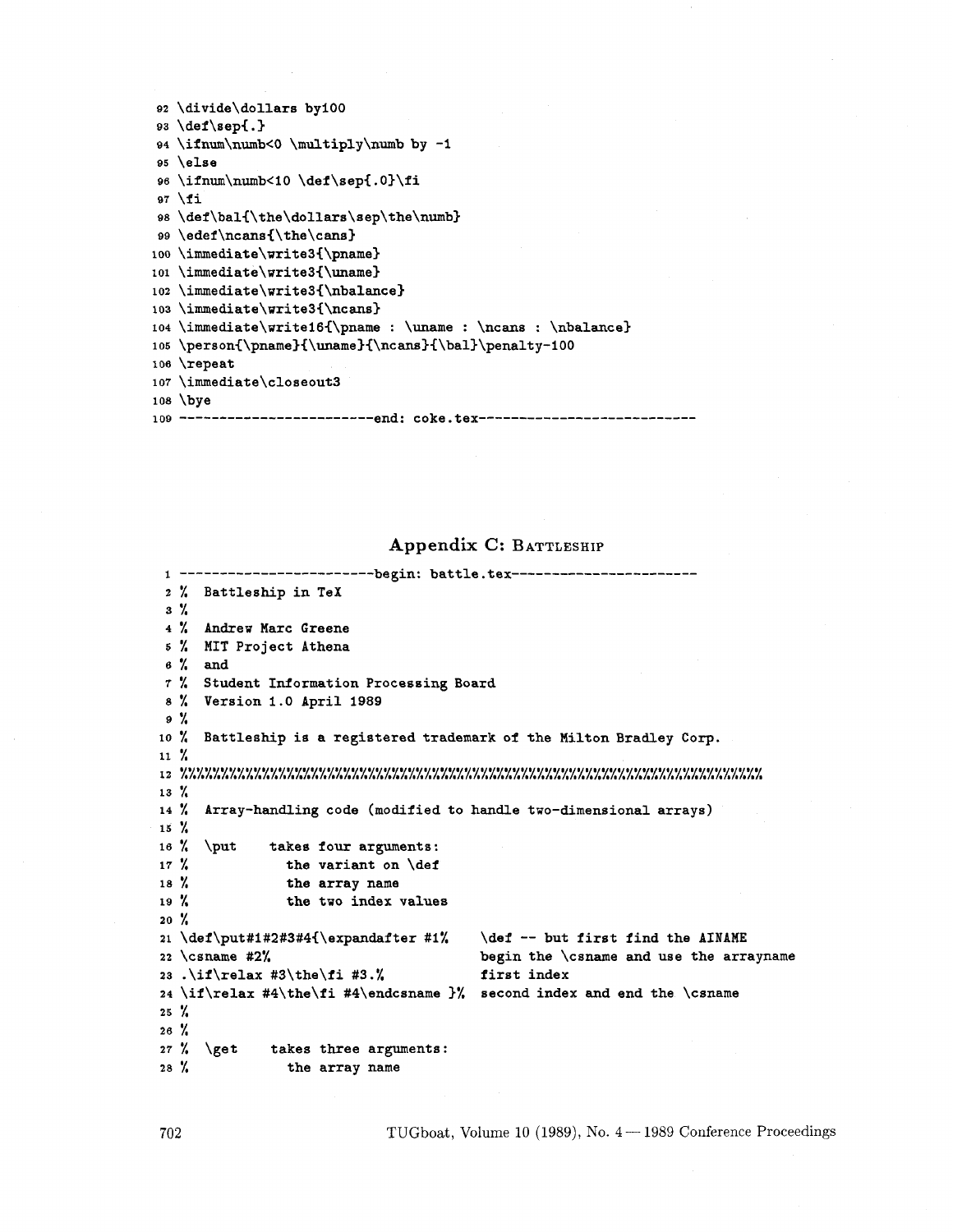```
29 % the two index values 
30 % 
31 \def \get#1#2#3{\csname #1% same as above....
32 .\if \relax #2\the\fi #2% 
33 .\if \relax #3\the\f i #3% 
34 \endcsname) 
35 % 
36%%'A%%%'A%'t/tt~A%'X'f~rtA'~A%'rrA%'rrA%'f/rrt~~A%'~~r/~h%'!tA%'~rrr/~A%'tA%'~A%'rflA%% 
37 % 
38 % \say is a useful shorthand for "output to screen"'
39 % 
40 \def\~ay#l<\immediate\write16<#1)) 
41 % 
42%%'l/ftA%'t~rrA%%'A%'~tA%'fA%'A%'t~tt~rA%'A%'A%'~h%%%'A%%'t/t~%'r~A%%'tlr/rr~rA%%%'t~%% 
43 % 
44 % Initialize the array to all ''Z''
45 % 
46 \newcount\idx\newcount\idy 
47 \idx=O\idy=O 
48 \loop 
49 \edef\Idx{\ifcase\idx A\or B\or C\or D\or E\or F\or G\or H\or I\or J\fi}
50 \put{\def}{MyGrid}{\Idx}{\idy}{Z}%
51 \advance\idx by 1 
52 \ifnum\idx=lO 
53 \advance\idy by 1 
54 \idx=O 
55 \fi 
56 \ifnum\idy<lO 
57 \repeat 
58 % 
5 9 %%%'A%'rrrttrlrrrrrtrrA%'rrtrrA%'rrrA%'A%'rrrA%'rrA%%'A%'A%'A%%'A%'A%'rtttrrA%'A%%'L% 
60 % 
61 % Display welcome message 
62 % 
63 \say<Welcome to Battleship.) 
64 \say<(Battleship is a trademark of Milton Bradley)) 
65 \say<) 
6s \say<This version uses fixed-position ships.) 
67 % 
68%%%%%%%%%%%'rlr~~rf~rA%'rlr~%'~fA%'rA%'~X'A%'~A%'A%'~/L%'~lA%'/lA%%%'~ttr/~/A%'l~A% 
69 % 
70 % Position the ships. Future versions will use a random-number 
71 % generator to provide a different game each time. 
72 % 
73 \put{\def}{MyGrid}{D}{4}{C}% Carrier has 5 spaces
74 \put{\def}{MyGrid}{E}{4}{C}
75 \put{\def}{MyGrid}{F}{4}{C}
76 \put{\def}{MyGrid}{G}{4}{C}
77 \put{\def}{MyGrid}{H}{4}{C}
78 \put{\def}{MyGrid}{B}{1}{B}% Battleship has 4
79 \put{\def}{MyGrid}{B}{2}{B}`
80 \put{\def}{MyGrid}{B}{3}{B}
81 \put{\def}{MyGrid}{B}{4}{B}
82 \put{\def}{MyGrid}{G}{7}{D}% Destroyer has 3
```
TUGboat, Volume 10 (1989), No.  $4 - 1989$  Conference Proceedings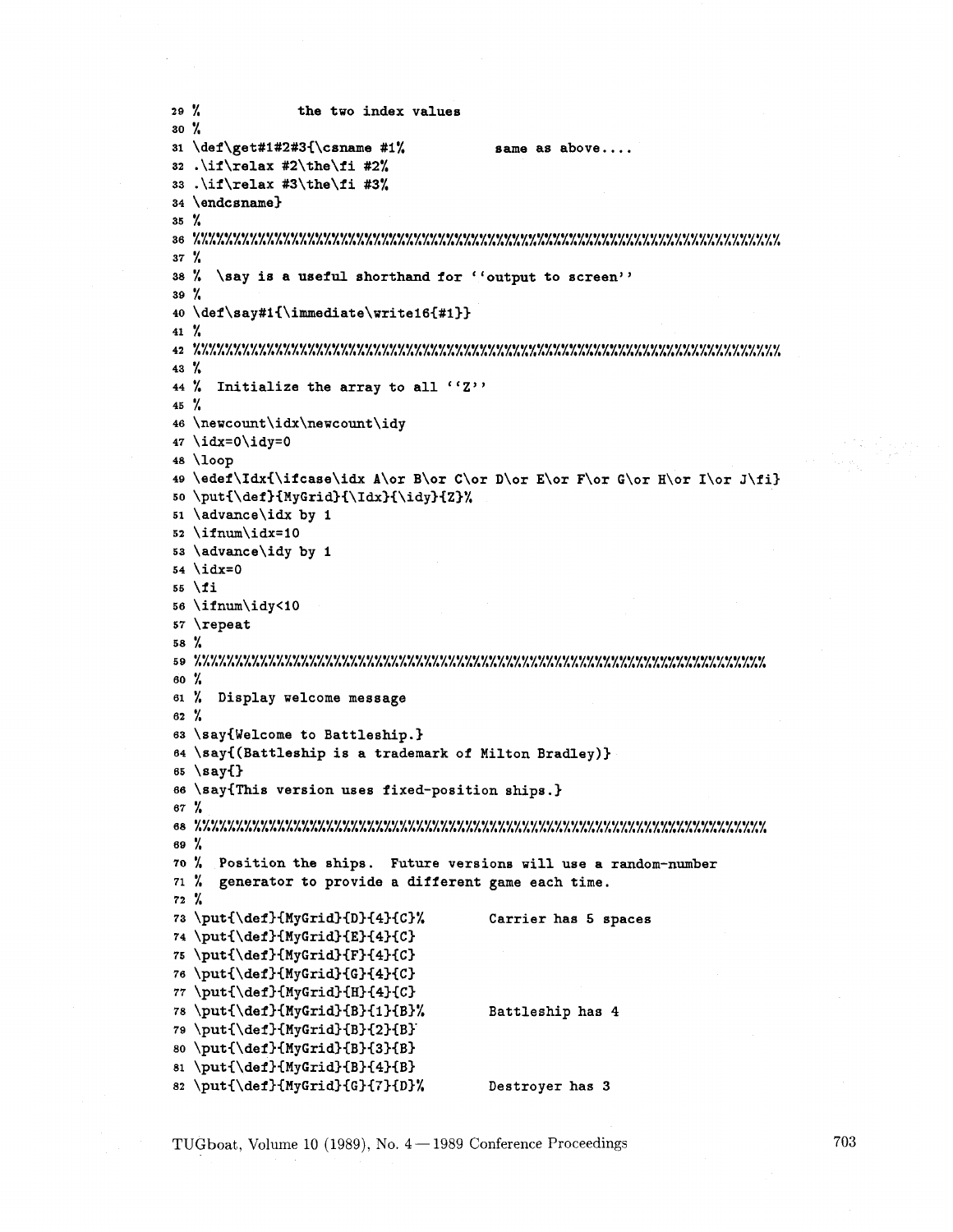```
83 \put{\def)(MyGrid)<G3{83{D> 
84 \put{\def}{MyGrid}{G}{9}{D}
85 \put{\def}{MyGrid}{J}{6}{S}% Submarine has 2
86 \put{\def}{MyGrid}{J}{7}{S}
87 % 
88%'ttttCrLrtttA%'LrLttrLttAY;ttrLtrrr~rLrrCttLrrrttrL/;trtttLrLrttrLrrrrLtA 
89 % 
so % Initialize some counters 
91 % 
92 \newcount\turns\turns=O% Number of turns it takes to win 
9s \newcount\hits\hits=i4%% Number of hits it takes to win 
94 \newcount\carrier\carrier=5% Number of hits to sink each ship
95 \newcount\battleship\battleship=4 
96 \newcount\destroyer\destroyer=3 
97 \newcount\submarine\8ubmarine=2 
98 % 
99 % 
100%%%%%%'ttttttA%%%%%%%'rtA%%'tA%%%%'tA%'ttttLA%%YttA%YtA%rtA%rA%'ttArtA%%'tA 
101 % 
102 % Routines to handle damage to a ship 
103 % 
104 % \gobble (as defined in the TeXbook, page 308) 
105 % 
106 \def \gobble#1{}% Remove one token
107 % 
108 % \damage takes the name of a counter and damages that ship: 
109 % 
110 \def\damage#l(\advance#l by -1 % Lose one 'hit point' 
111 \ifnum #1=0 % 11 there are no more,
112 % Print a 'sank' message: 
113\say{You sank my \expandafter\gobble\string #l ! 3 
114 \else% Otherwise, a 'hit' message: 
115 \say{You have hit my \expandafter\gobble\string #I.) 
11s \fi3 
117 % 
118 % Note that the above messages used \expandafter\gobble\string #I 
119 % to get the name of the counter and strip the \escapechar off the 
120 % front of it. The resulting string (because of the way we named 
121 % our counters) is the name of the appropriate ship. 
122 % 
1 2 3 %%%rA%~A%'A%%rA%'t~%'tt//A%'~fk%'Ltt/~~f~/t~t~///~/t/~/ft~~t/~/~/~~L/tt/k 
124 % 
125 % Give the player a chance to specify a coordinate. 
126 % If it's already been used, or is out-of-bounds, \say an error.
127 % Otherwise increment \turns and print an appropriate message;<br>128 % If it is a hit, decrement \hits:
        If it is a hit, decrement \hits;
129 '/. Whether it is a hit or not, blat the space. 
130 % If \hits is non-zero, keep going.....
131 % 
132 % 
133 \def\defab#1#2#3^^C{\def\a{#1}\def\b{#2}}
134 \loop 
135 \message{Your turn: 3 
136 \read-I to \usrinp
```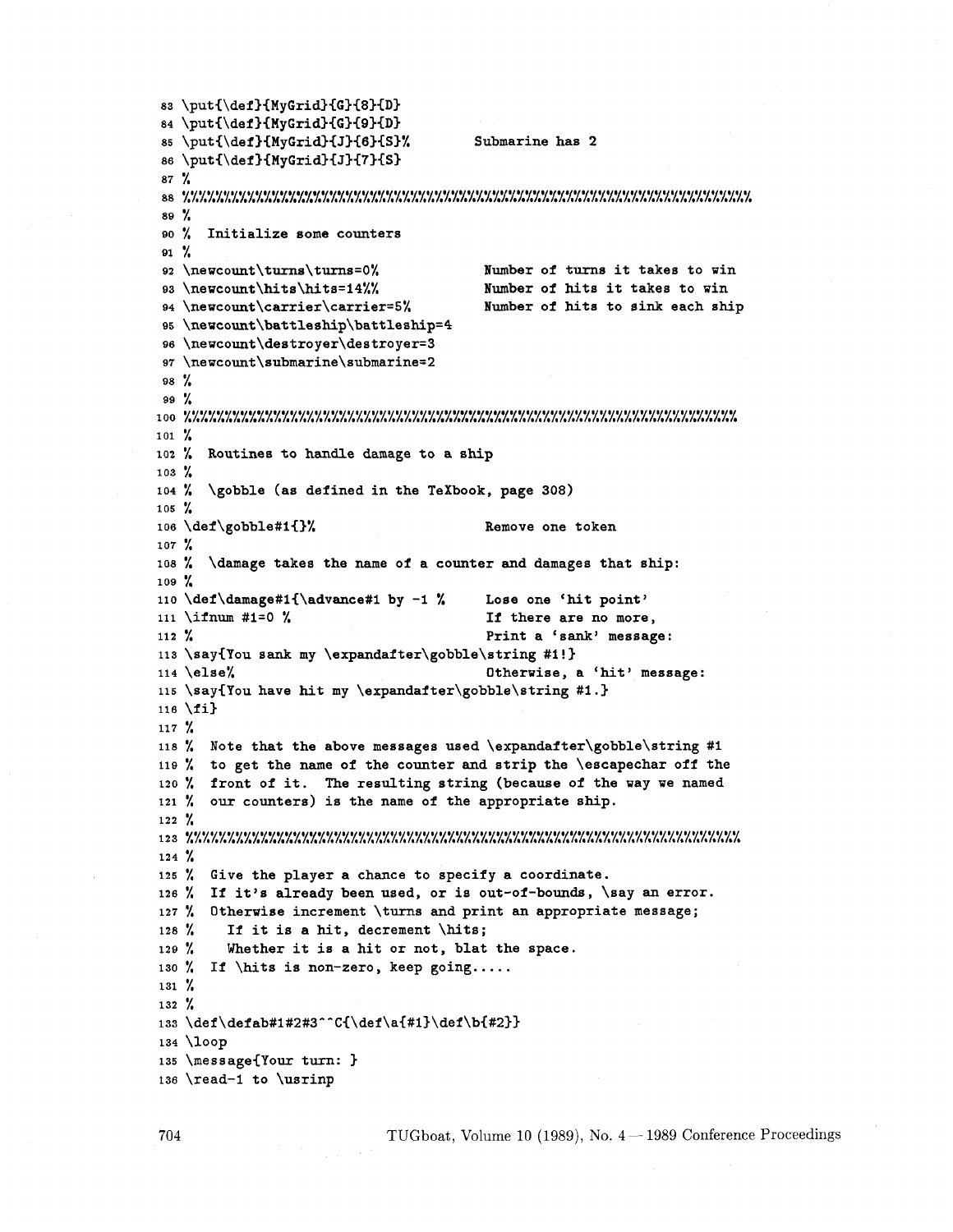```
137 \expandafter\defab\usrinp^^C
138 \edef\c{\get{MyGrid}{\a}{\b}}
139 \if \c\relax 
140 \say{Sorry, that's not a valid coordinate.}
141 \else 
142\if\c X\say(Sorry , you already shot there .3 
143 \else\advance\turns by I 
144 \if \C Z\say(You missed. 3 
145 % 
146 % Drat! The user hit one of our ships! Record damage to the correct one. 
147 % 
148 \else\if\c C\damage{\carrier}
149 \else\if\c B\damage{\battleship}
150 \else\if\c D\damage{\destroyer}
151 \else\if\c S\damage{\submarine}
152 \fi% submarine
153 \fi% destroyer
154 \fi% battleship
155 \fi% carrier
156 % 
157 % And record that there was a hit someplace: 
158 % 
159 \advance\hits by -1 
160 \fi% End of the hit-or-miss section 
161 % 
162 % Record that this space has been shot: 
163 % 
164 \put{\def}{MyGrid}{\a}{\b}{X}
165 \fi<sup>y</sup> End of the 'shoot here' section
lee % 
167 \fi<sup>y</sup> End of the {in}valid spot section
188 % 
169 % We've finished a cycle. If there is any part of the fleet left, 
170 % we go around again: 
171 % 
172 \if num\hits>O\repeat 
173 % 
174 % Otherwise, we display the player's score and exit. 
175 % 
176 \say(You have destroyed my fleet. It took you \the\turns\gobblei turns.) 
177 \bye 
178 ----------------------------- end: battle.tex-------------------------------
```
TUGboat, Volume 10 (1989), No.  $4 - 1989$  Conference Proceedings